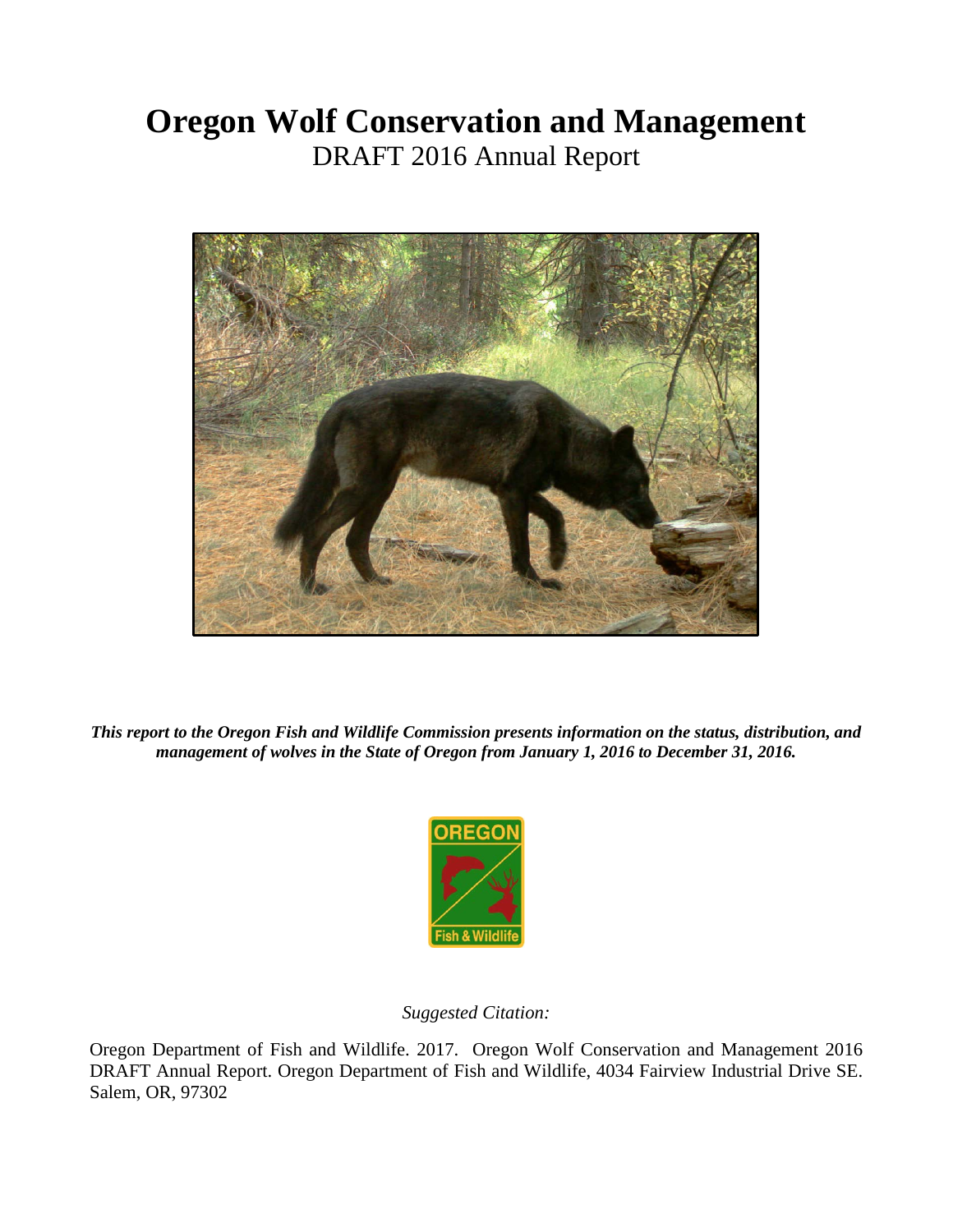# **TABLE OF CONTENTS**

| $\overline{2}$ |
|----------------|
| 3              |
| 3              |
|                |
| $\overline{7}$ |
| 10             |
| 10             |
| 11             |
| 12             |
| 12             |
| 13             |
| 14             |
| 14             |

## **LIST OF TABLES**

|                                                                         | -5  |
|-------------------------------------------------------------------------|-----|
|                                                                         | - 7 |
|                                                                         | -9  |
| Table 4. Summary of 2016 confirmed wolf depredation incidents in Oregon | 10  |
|                                                                         |     |

# **LIST OF FIGURES**

|                                                                              | 4    |
|------------------------------------------------------------------------------|------|
| Figure 3. Number of packs and breeding pairs in Oregon (2009-2016)           | 4    |
|                                                                              | 6.   |
| Figure 5. Starting and ending points for wolves dispersing from Oregon packs |      |
| Figure 6. Number of confirmed livestock losses by year (2009-2016)           | - 11 |
|                                                                              |      |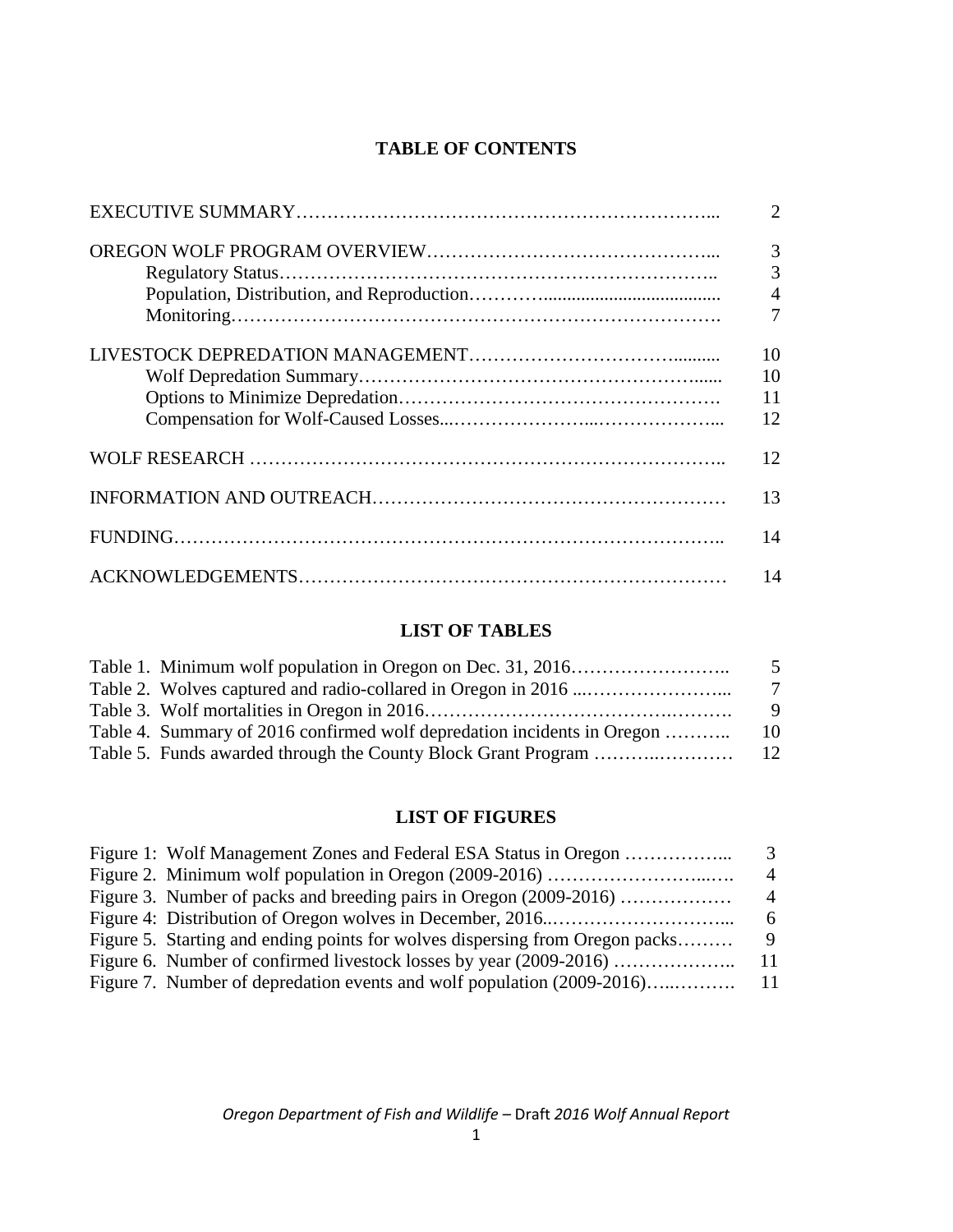## **EXECUTIVE SUMMARY**

The Oregon wolf population is healthy and wolves continue to expand their range. Wolf program activities are guided by the Oregon Wolf Conservation and Management Plan (Wolf Plan) and the associated administrative rules based on how many successfully reproducing wolves are found in each management area. The end of 2016 marks the third consecutive year that at least seven breeding pairs of wolves were counted in the East Wolf Management Zone (WMZ) east of Oregon Highways 97/20/395. Reaching this population objective advances wolf management activities into Phase III for the East WMZ. The conservation objective of four breeding pairs for three years has not yet been reached in the West WMZ and wolves there are still managed under Phase I. In addition, wolves occurring west of Oregon Highways 395/78/95 continued to be federally protected as endangered under the federal Endangered Species Act (ESA).

The Oregon Department of Fish and Wildlife (Department) monitors the wolf population. The 2016 Oregon minimum known wolf population is 112 wolves. Eleven packs were documented and eight of those packs met the criteria as breeding pairs. In addition to the packs, five more groups of two to three wolves were identified. Known wolf groups occurred in parts of Baker, Grant, Jackson, Klamath, Lake, Morrow, Umatilla, Union, and Wallowa Counties. Eleven wolves were captured and GPS radio-collared and 21 total radio-collared wolves were monitored during the year. At year-end, nine radio-collared wolves (8% of the minimum known population) were monitored in Oregon. Nine dispersing radio-collared wolves were monitored during the year, and three of these dispersed out-ofstate by the end of the year. Seven wolf mortalities were documented during the year.

The Department physically investigated reported livestock depredation by wolves. Confirmed depredation events of livestock increased significantly over 2015; 24 incidents of wolf depredation were confirmed in 10 areas of Oregon in 2016, compared to nine incidents in 2015. Per the Wolf Plan, the Department and area producers implemented non-lethal measures to minimize depredation per Oregon Administrative Rule (OAR) 635-110-0010 and -0020. In one instance, the non-lethal methods proved ineffective and four wolves of the Imnaha Pack were lethally removed by the Department to stop chronic livestock depredation. In another instance, a sheep herder shot a wolf caught in the act of killing a sheep.

The Oregon Department of Agriculture's compensation program awarded grants of \$129,664 to 13 counties in 2016. Funds were used for non-lethal preventative measures and for direct payment of confirmed depredations and missing livestock to livestock producers.

The Oregon State University/ODFW wolf-cougar research project in northeastern Oregon continued in 2016. This project is primarily focused on understanding competitive interactions and prey selection between wolves and cougars in the Mt Emily Wildlife Management Unit (Unit). Since 2014, researchers collected information by monitoring radio-collar data of 11 cougars and 11 wolves in four packs within the Mt Emily Unit. The project is expected to be completed in 2018.

The Department prepared this annual report for the Fish and Wildlife Commission. The report includes specific information about Oregon wolves, wolf program activities, livestock depredations and ongoing wolf research.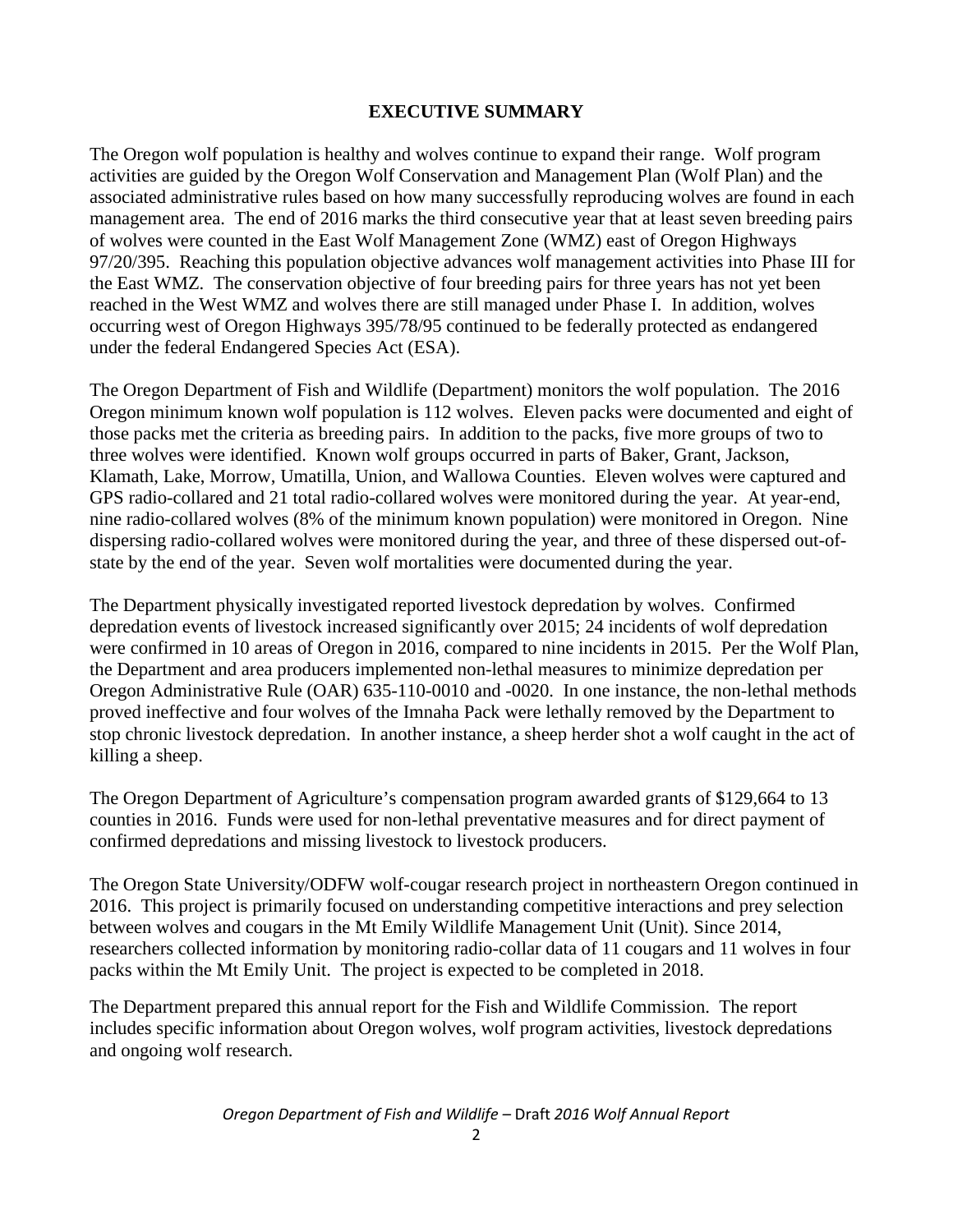## **OREGON WOLF PROGRAM OVERVIEW**

## **Regulatory Status**

Federal Status:Wolves occurring west of Oregon Highways 395/78/95 continue to be federally protected as endangered under the ESA (Figure 1). In the federally listed portion of Oregon, the Department implements the Wolf Plan under the guidance of the Federal/State Coordination Strategy (March 2011). The United States Fish and Wildlife Service (USFWS) makes management decisions regarding harassment and take of wolves and assists in monitoring and depredation prevention.



Figure 1. Wolf Management Zones and Federal ESA Status in Oregon

State Status**:** The Fish and Wildlife Commission (Commission) decision on November 9, 2015 removed wolves from the Oregon List of Endangered Species. During the 2016 Regular Session, the Oregon Legislature ratified the Commission's decision by passing House Bill 4040. A lawsuit challenging the Commission's 2015 delisting decision was filed by three environmental groups and the case is pending. Also during the 2016 Legislative Session, passage of House Bill 4046 raised the amount the Department may request for restitution for unlawful take of a wolf from \$1,000 to \$7,500 effective January 1, 2017.

Wolves are still protected by the Wolf Plan guidelines and its associated rules based on where they are located. During 2016, wolves in the East WMZ were managed under Phase II rules. Moving into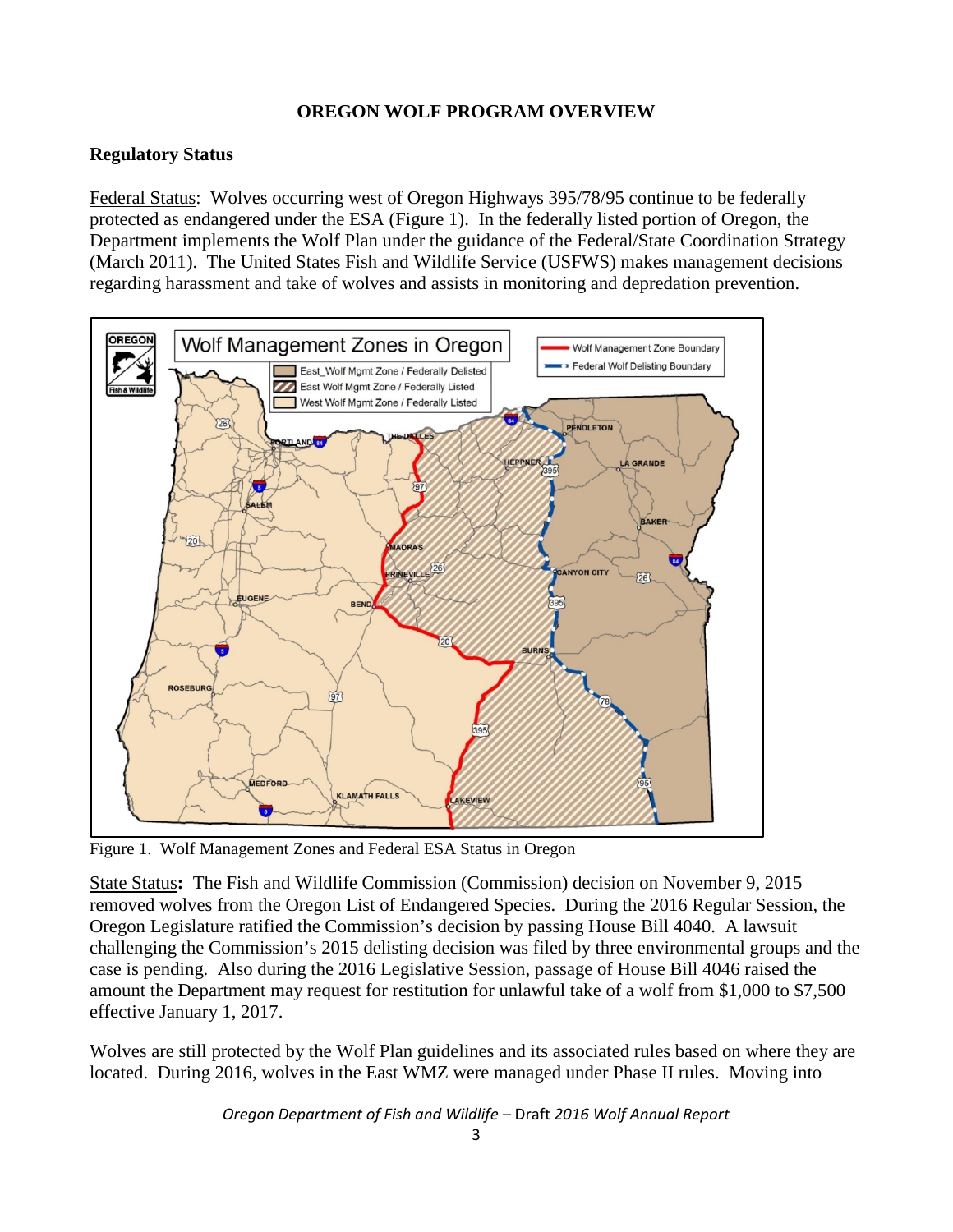2017, wolves in the East WMZ are managed under Phase III rules. Wolves in the West WMZ are managed under the ESA-like Phase I rules until their population also reaches a minimum of four breeding pairs for three consecutive years.

Phase III continues to emphasize the use of non-lethal deterrents while addressing instances of wolfhuman conflict. This management phase adds two opportunities not available under Phase II, including the use of controlled take in certain situations, and expands livestock producer options for investigating potential wolf depredations of livestock. The Wolf Plan states that controlled take of wolves can be allowed in two specific circumstances: 1) if wolves are determined to be causing declines in ungulate populations such as deer and elk or 2) in specific cases of chronic livestock depredation. Any take under these circumstances will be considered a management response only, there are no plans for controlled take at this time.

In Phase III, the current Wolf Plan allows either the Department or USDA Wildlife Services to confirm wolf depredations in Eastern Oregon. However, USDA Wildlife Services has stated that they will not assist in the lethal removal of wolves or expand their role in depredation investigations (including confirming wolf depredations) until it has evaluated its obligations under the National Environmental Policy Act.

Department staff worked with stakeholder groups on the Wolf Plan-mandated review during 2016. The status of the review process was presented at three Commission meetings (March, August, and October). In March, the Commission received testimony from two panels of invited guests on review of the Wolf Plan, and in October, public testimony was heard by the Commission. In addition, stakeholder groups and organizations, agencies, Tribes, and members of the public provided valuable review and input into the process.

## **Population, Distribution, and Reproduction**

Minimum Population and Distribution: The Department provides a minimum known population of wolves in Oregon at the end of the year; this is a direct count of wolves, not an estimate. The minimum known wolf population in 2016 was 112, a 2% increase from 2015. The Department also documents pack numbers annually. A pack is defined as four or more wolves traveling together in winter. Eleven packs were documented in 2016 with pack size ranging between four and twelve wolves.







Figure 2. Minimum wolf population in Oregon Figure 3. Number of packs and breeding pairs in

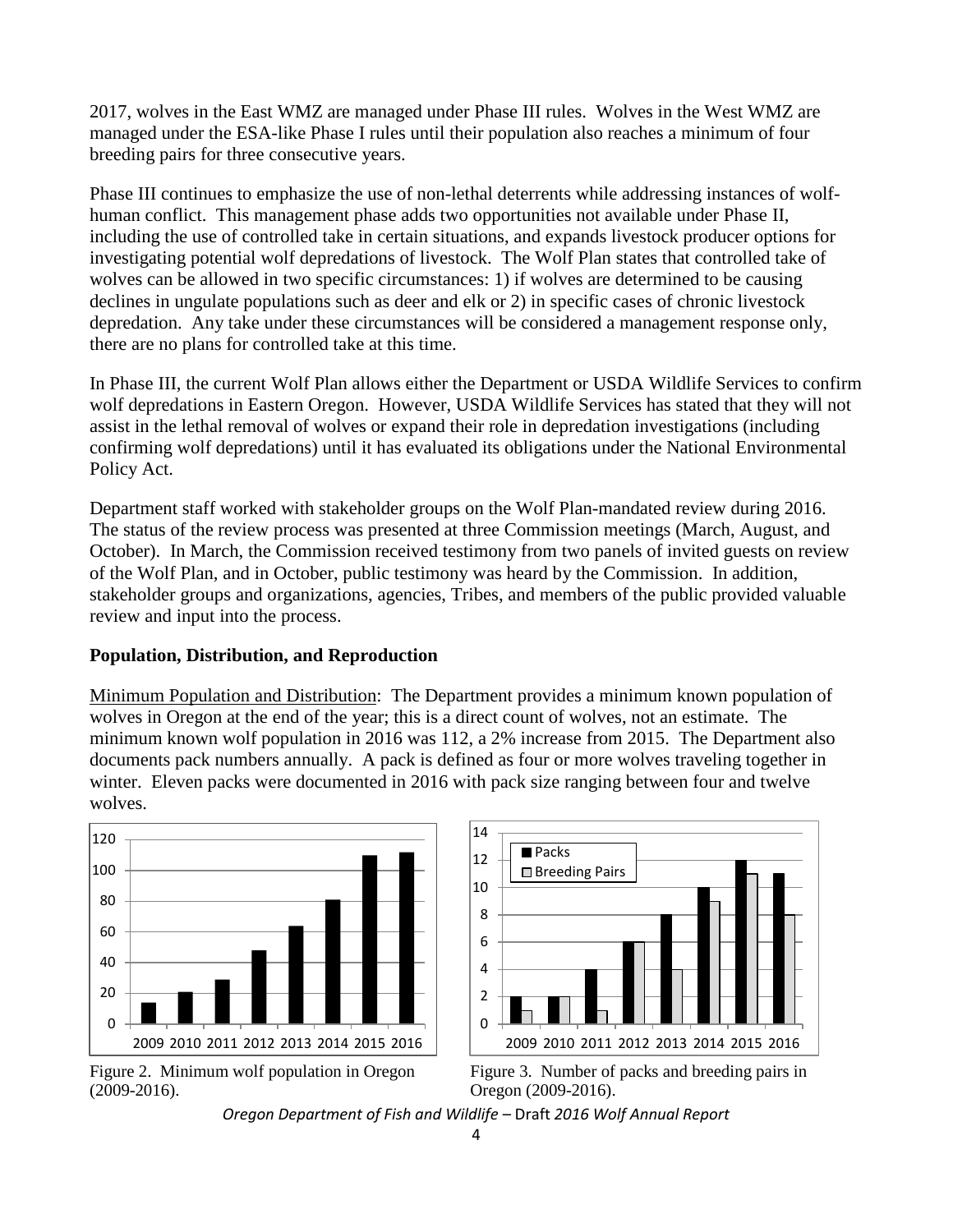The eleven packs were distributed in two geographic areas of Oregon; ten packs in northeastern Oregon and one in southwestern Oregon (Table 1). Eight percent of Oregon wolves were in the West WMZ. Known wolf groups occurred in parts of Baker, Grant, Jackson, Klamath, Lake, Morrow, Umatilla, Union, and Wallowa Counties (Figure 4). In 2016, 49% of documented locations for resident wolves were on public lands, 50% on private lands and less than 1% on tribal lands. For packs that had substantial GPS radio-collar data (n=6), the pack territory sizes ranged from 178 to 828 mi<sup>2</sup> (461-2,145 km<sup>2</sup>) with a mean of 385 mi<sup>2</sup> (997 km<sup>2</sup>).

| Pack/Group                    | WMZ  | <b>Total</b> |
|-------------------------------|------|--------------|
| <b>Catherine Pack</b>         | East | 5            |
| Chesnimnus Pack               | East | 9            |
| Harl Butte Pack               | East | 10           |
| Meacham Pack                  | East | 7            |
| Minam Pack                    | East | 11           |
| Mt. Emily Pack                | East | 8            |
| North Emily Wolves            | East | 3            |
| Rogue Pack                    | West | 6            |
| <b>Shamrock Pack</b>          | East | 4            |
| <b>Snake River Pack</b>       | East | 9            |
| Unnamed Wolves (Heppner Unit) | East | 3            |
| Walla Walla Pack              | East | 11           |
| Wenaha Pack                   | East | 12           |
| OR29/OR36 Pair                | East | 2            |
| OR30 Pair                     | East | 2            |
| Individual/Misc. Wolves       | East | 7            |
| Individual Wolves             | West | 3            |

Table 1**.** Minimum wolf population (Total = 112) in Oregon on Dec. 31, 2016 by pack and Wolf Management Zone. Underlined packs were counted as breeding pairs.

The wolf population continued to expand in distribution during 2016. New areas of wolf activity were documented in northeastern and southwestern Oregon. In northeastern Oregon, OR30 is with a different wolf than he was found with in January 2016; the new pair is now resident in the northern Starkey and Ukiah Units south of I-84. OR37 was a resident and alone in the Lookout Mt Unit during 2016. OR29 and OR36 have been traveling together since February 2016 and are using the majority of the Pine Creek Unit. The Chesnimnus Pack occupies an area previously used occasionally by multiple packs in the in the Chesnimnus Unit. In southwestern Oregon, OR3 (an eight-year-old male originally from the Imnaha pack) paired with OR28, a three-year-old GPS radio-collared female originally from the Mt Emily pack. The two are believed to have produced at least one pup in 2016. They primarily used the Silver Lake Unit in western Lake County, a new area of wolf activity, and were called the Silver Lake wolves. OR28 was found dead in October. One large wolf has been documented in the area this winter, but the status of the pup is unknown.

Two previously occupied areas had new wolves. The North Emily wolves were documented in the territory previously held by the Umatilla River Pack. The Unnamed wolves in the Imnaha and Snake River Units have been named the Harl Butte Pack. This pack is using part of the area previously held by the Imnaha Pack.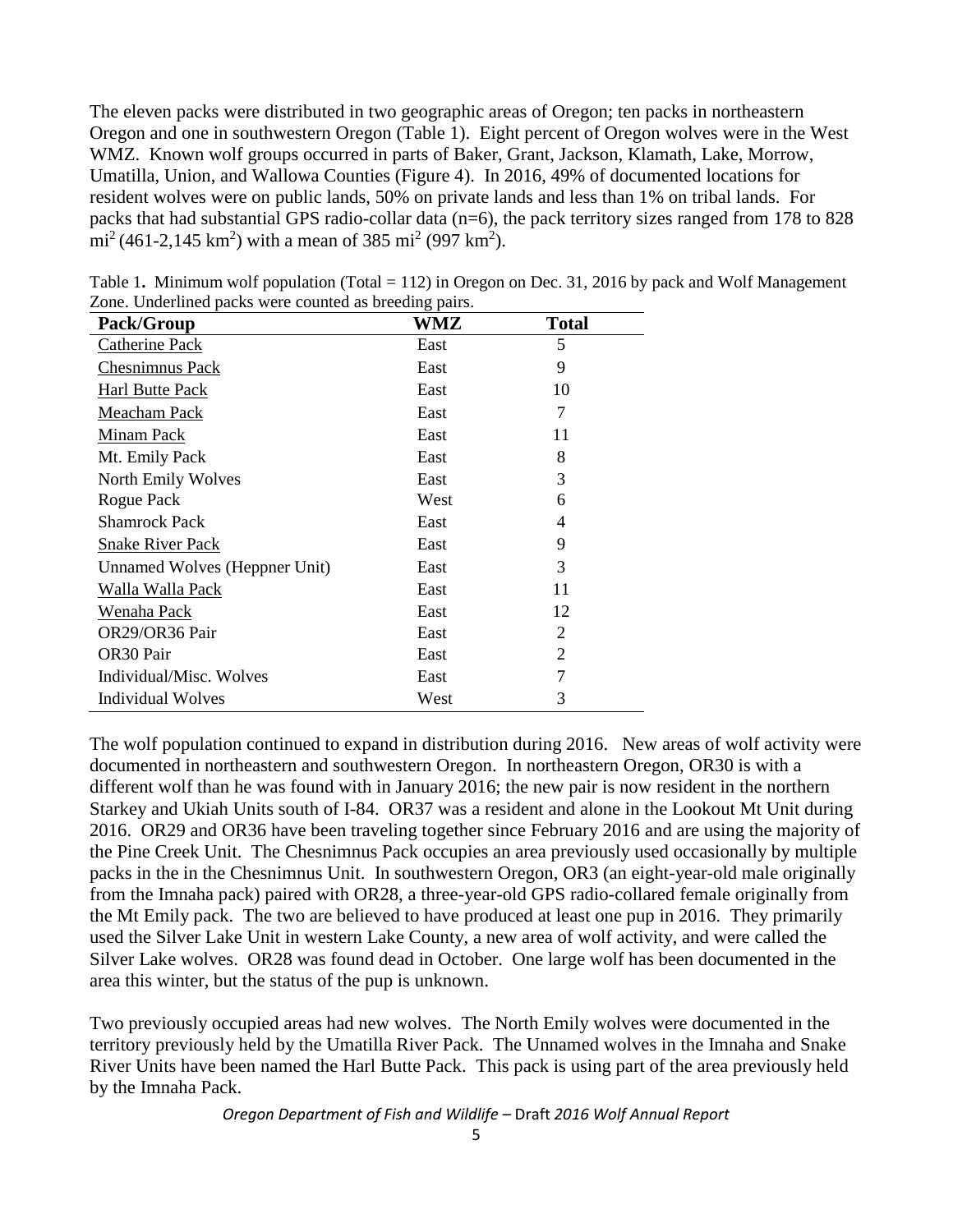The South Snake Pack, with no radio-collars, was not located during the spring, summer or fall. Three wolves were located in the southern portion of the use area during January 2017, but at this time it is unknown if they are resident new wolves or part of the South Snake Pack. The Unnamed Wolves in the Heppner Unit was a pack discovered in January 2016 in southwestern Umatilla County. The intent was to name the pack after further investigation determined its use area, but the pack was not located during the spring, summer or fall. This winter three wolves were once again discovered and counted in the Heppner Unit. The Desolation Unit was monitored throughout 2016, after March only one wolf was observed in the area.

Two collared lone wolves were monitored in southwestern Oregon. OR25 traveled alone through Klamath and Lake Counties, as well as California during 2016, but primarily used the Sprague and Fort Rock Units. OR33 dispersed though central Oregon, then spent February through August traveling alone throughout Klamath and Jackson Counties. OR33's collar failed in August, and his current status is unknown. Although three different wolves were documented in the Keno use area during the year, only one wolf was detected at the end of the year.

The past three years have seen the population increase by 27% to 36%. The weak 2016 population growth rate could be due to a number of factors such as; wolves present but not counted, decreased breeder success, known/unknown human-caused mortality, diseases affecting pup survival, and dispersal out-of-state. The Department will continue to monitor the population closely.



*Oregon Department of Fish and Wildlife –* Draft *2016 Wolf Annual Report* Figure 4. Distribution of Oregon wolves in December, 2016.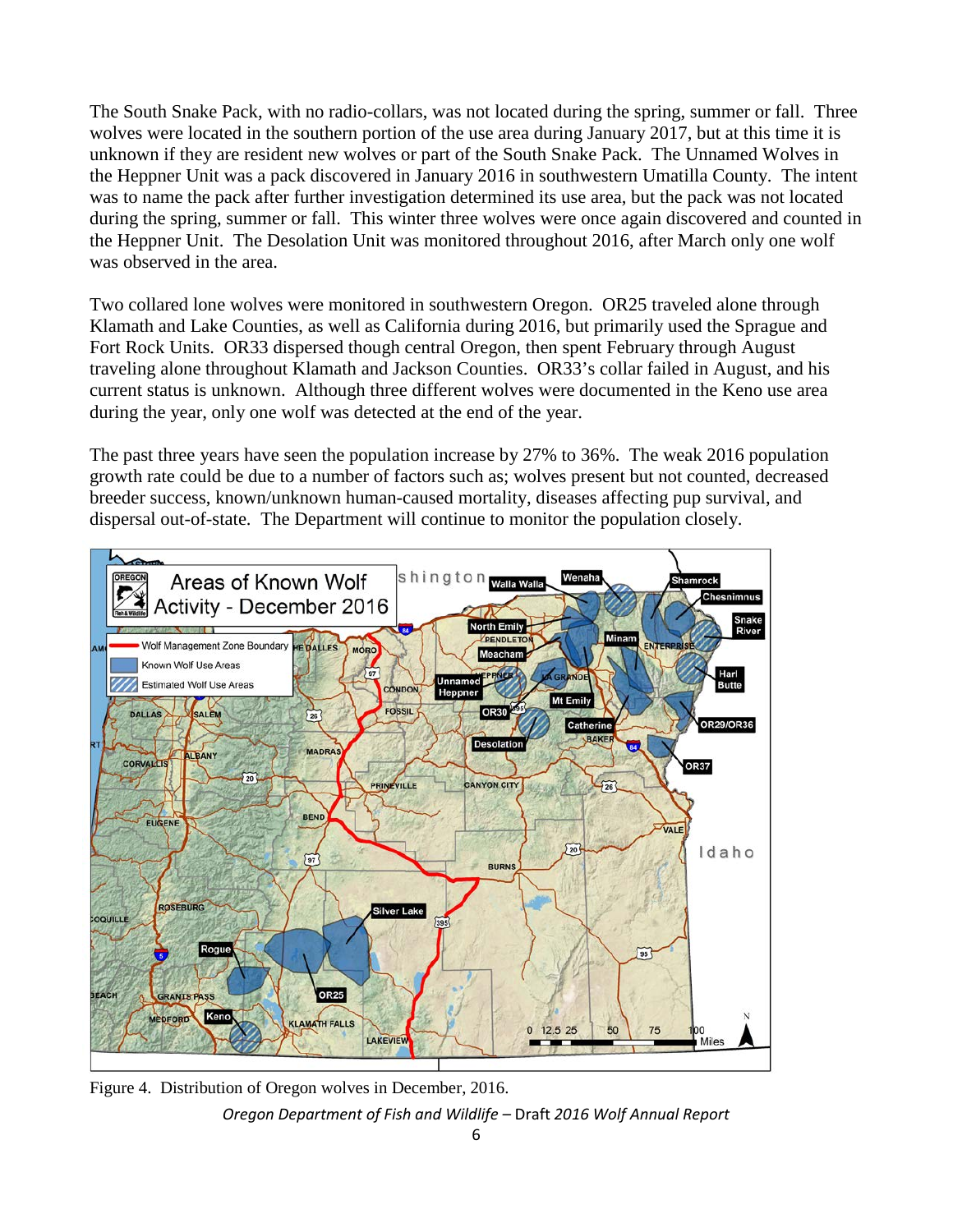Reproduction:A breeding pair is defined as an adult male and adult female with at least two pups that survived to December 31 of the year of their birth. Eight successful breeding pairs were documented for 2016 (Table 1). All eight packs that qualified as breeding pairs were in Umatilla, Union and Wallowa counties of northeastern Oregon. Reproduction was confirmed in the North Emily wolves, Rogue Pack, Silver Lake pair (OR3/OR28), and suspected in the Shamrock Pack. By December 31, only one pup each was confirmed in the North Emily wolves and Rogue Pack.

## **Monitoring**

The 2016 survey season proved challenging due to a lack of radio-collared packs and weather conditions that hindered some aerial and ground surveys until February, 2017. In Oregon, wolves disperse from their natal pack most often in November, January and February. Dispersing wolves are harder to locate and count than wolves in packs, so these wolves may be have been missed in the count. The 2016 pack and population count could increase if evidence is collected during 2017 of additional packs present during 2016.

Capture: Twelve wolves from five different groups were captured during 2016. Eleven were radiocollared with Global Positioning System (GPS) collars (Table 2). The DNA analysis done at the University of Idaho Laboratory for Ecological, Evolutionary and Conservation Genetics showed that three of the wolves were dispersing from their natal packs in Oregon when captured.

In June, a wolf pup was captured in a foothold trap in the Chesnimnus Unit, confirming that there was a pair of wolves breeding in the area. The two-month-old pup was too small to carry a radio-collar and was released unharmed. Later that month the breeding female was caught incidentally by USDA Wildlife Services, then successfully radio-collared by Department staff and released.

| Date       | Wolf ID          | Age/Color/Sex        | Pack              | <b>Method</b> |
|------------|------------------|----------------------|-------------------|---------------|
| 1/8/2016   | OR <sub>37</sub> | Adult, gray, male    | Dispersing wolf   | Helicopter    |
| 3/2/2016   | OR38             | Subadult, gray, male | Dispersing wolf   | Helicopter    |
| 3/9/2016   | OR4              | Adult, black, male   | Imnaha            | Helicopter    |
| 3/9/2016   | OR <sub>39</sub> | Adult, gray, female  | Imnaha            | Helicopter    |
| 5/12/2016  | OR40             | Adult, gray, female  | Walla Walla       | Trap          |
| 5/13/2016  | OR41             | Adult, gray, male    | <b>Shamrock</b>   | Trap          |
| 6/6/2016   | Pup              | Pup, gray, male      | Chesnimnus        | Trap          |
| 6/29/2016  | OR42             | Adult, gray, female  | <b>Chesnimnus</b> | Trap          |
| 10/14/2016 | OR43             | Adult, black, male   | Dispersing wolf   | Trap          |
| 12/12/2016 | OR <sub>29</sub> | Adult, black, male   | OR29/OR36 Pair    | Helicopter    |
| 12/12/2016 | OR <sub>36</sub> | Adult, gray, female  | OR29/OR36 Pair    | Helicopter    |
| 12/31/2016 | OR44             | Subadult, gray, male | Chesnimnus        | Helicopter    |

Table 2. Wolves captured and radio-collared in Oregon in 2016

Monitoring: Radio-collars provide specific information on wolf movements. Twenty-one radiocollared wolves were monitored in Oregon in ten groups during 2016. At year-end approximately 8% (n=9) of the population were radio-collared in four packs (Catherine, Chesnimnus, Shamrock, and Walla Walla), two pairs (OR29/OR36 and OR30 pair) and one individual (OR25). Contact with 13 radio-collars was lost during the year because three wolves died, three wolves dispersed out of state, and seven radio-collars failed.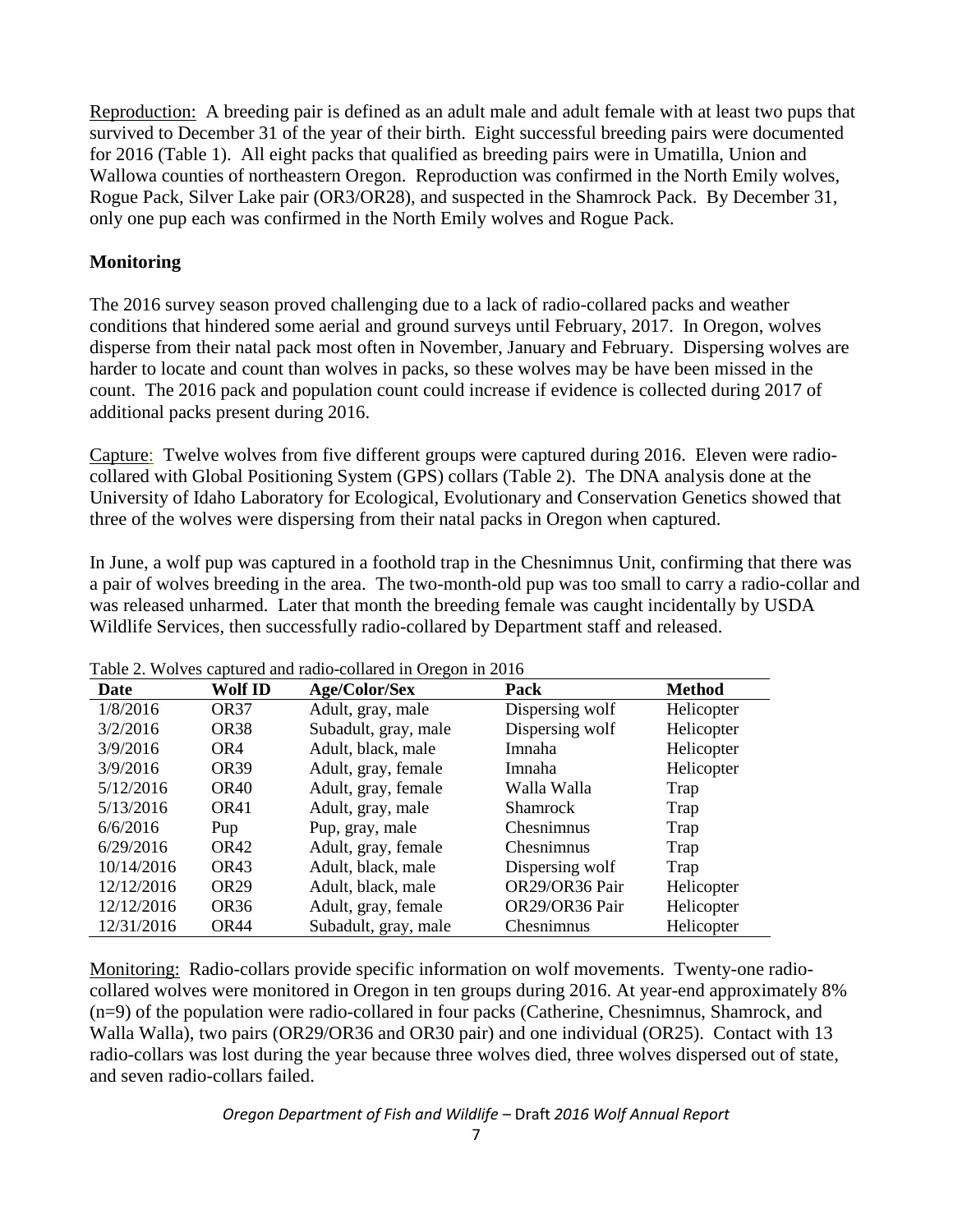Four of the 10 radio-collars placed in 2016 failed within six months, causing the Department to consider other radio-collar options. GPS collars collect large quantities of valuable location data, but have a high failure rate due to their technological complexity and the batteries are only expected to last three years. The average life span of GPS collars placed by the Department since 2011 has been 18 months before mechanical failure. VHF radio-collars must be monitored from the field, but the collars are less likely to fail and the batteries are expected to last 6.5 years.

In addition to monitoring information downloaded from radio-collars, Department biologists also visually monitored radio-collared and accompanying wolves from the air and ground, implemented track and howling surveys and remote camera surveillance. During the year the Department collected a total of 14,896 wolf location data points in Oregon; most using GPS collars.

Wolf reports from the public increased over 2015, with 393 wolf reports received by Department biologists or the Department's online wolf reporting system [\(www.odfw.com/wolves\)](http://www.odfw.com/wolves) during the year. Subsequent follow-up of some of these reports yielded valuable information about packs without radio-collars and new wolf activity.

Disease testing: Blood serum samples collected from 18 captured wolves were analyzed for exposure to common canine diseases such as: canine parvovirus, canine distemper virus, leptospirosis and canine adenovirus. The samples were collected between 2014 and 2016 within the Chesnimnus, Imnaha, Meacham, Minam, Mount Emily, Shamrock, Snake River, South Snake, and Walla Walla packs. A positive titer result shows that an animal has been exposed to the pathogen and does not necessarily indicate current active clinical disease.

Positive parvovirus titers were found in all but one wolf (a two-month-old pup) and in all nine of the packs tested. Although parvovirus had been found in 89% of samples analyzed in 2013, only 5% of those samples had positive IgM titers. Samples analyzed during 2016 had 68% positive IgM titers indicating a much higher prevalence of active or recent infections. Though parvovirus can cause increased pup mortality affecting short-term population growth rates, it is not expected to significantly affect long-term wolf recovery.

Canine distemper virus was not detected in the Oregon wolf population when samples from 2010 to 2013 were analyzed, even though it is present throughout the state in both domestic and wild canids and raccoons. In 2016 testing, positive distemper titers were discovered in three wolves from two packs (Minam and Chesnimnus). Distemper outbreaks have been documented in other states and the disease appears to cause short-term population declines by limiting pup survival. No positive leptospirosis titers were found in 2016, down from two samples in 2013. Canine adenovirus titers (>1:8) were detected in 61% of the samples and in eight packs, similar to 2013.

Mortalities: Seven mortalities were documented during 2016 (Table 3), including three radio-collared wolves. Two wolves were killed and both investigations are ongoing. Oregon State Police (OSP) and USFWS Law Enforcement are actively seeking more information about the cases.

Five wolves were killed lawfully per OAR 635-110-0020 (Phase II rule) in eastern Oregon. Four wolves of the Imnaha Pack were lethally removed in response to a chronic depredation situation. One wolf was killed legally under the Caught-in-the-Act (CIA) regulations. Please see the Livestock Depredation Management section (below) for more information.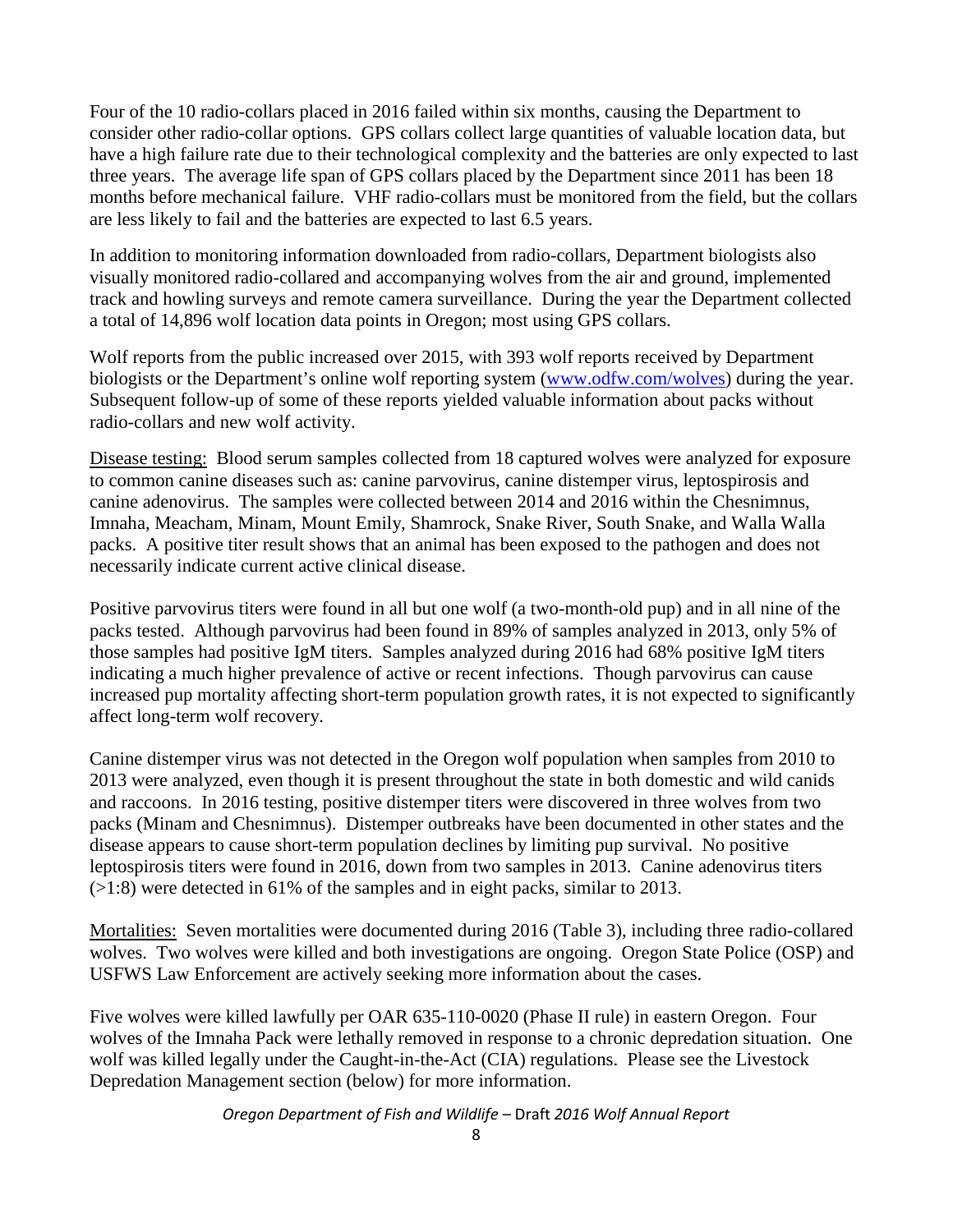In October 2015, a radio-collared dispersing gray-colored wolf was shot by an individual who reported that he misidentified the animal as a coyote. The individual pled guilty to taking an endangered species in February, 2016. He was ordered to pay a \$1000 fine, pay \$1000 restitution to the Department and forfeited his gun to the state.

| Table 3. Wolf mortalities in Oregon in 2016 |                  |                    |                           |  |
|---------------------------------------------|------------------|--------------------|---------------------------|--|
| Date                                        | Wolf             | Pack               | <b>Cause of Death</b>     |  |
| 3/2/2016                                    | Subadult         | Walla Walla Pack   | <b>Shot</b>               |  |
| 3/31/2016                                   | OR4              | Imnaha Pack        | Lethal Removal            |  |
| 3/31/2016                                   | <b>OR39</b>      | Imnaha Pack        | Lethal Removal            |  |
| 3/31/2016                                   | Subadult         | Imnaha Pack        | Lethal Removal            |  |
| 3/31/2016                                   | Subadult         | Imnaha Pack        | Lethal Removal            |  |
| 5/21/2016                                   | Adult            | Walla Walla Pack   | <b>CIA Lethal Removal</b> |  |
| 10/5/2016                                   | OR <sub>28</sub> | Silver Lake wolves | Under Investigation       |  |

Dispersers: Nine radio-collared dispersing or single wolves were monitored in 2016. Several wolves traveled to other states, and three were still out of state (OR38 and OR43 in ID, OR35 in WA) at the end of year. Mapping the starting and ending locations of 34 wolves that have dispersed from Oregon packs shows that some wolves have dispersed short distances within northeast Oregon and to southeast Washington, while others have made longer-distance dispersals to southwestern Oregon, California, Idaho and Montana (Figure 5).



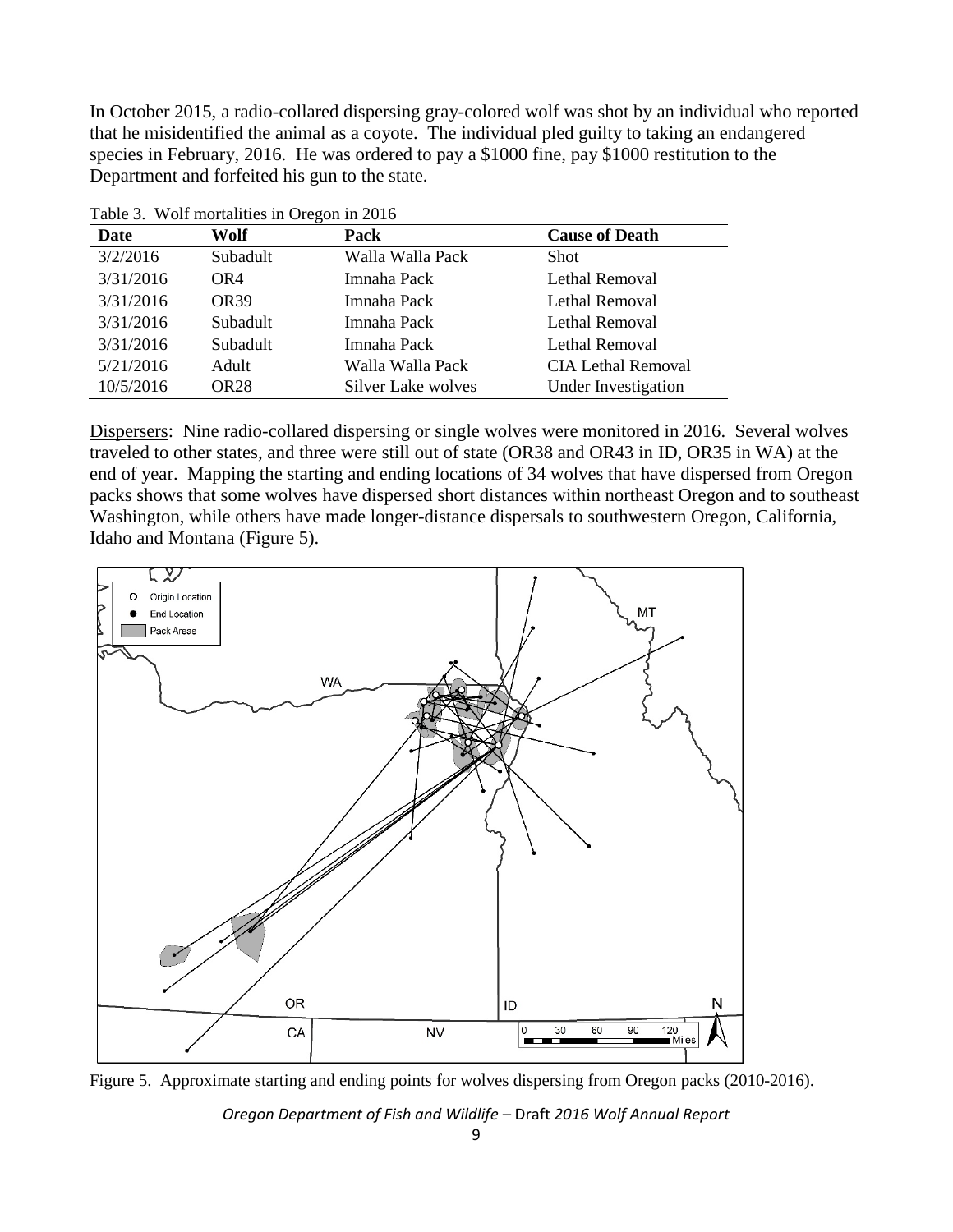#### **LIVESTOCK DEPREDATION MANAGEMENT**

#### **Wolf Depredation Summary**

Confirmed incidents of depredation increased significantly in 2016 from the previous year (24 vs. 9), and the number of losses also increased (Figure 6). Confirmed losses in 2016 were 11 calves, seven sheep, one goat, and one llama (Table 4), compared to three calves, 10 sheep and one working dog in 2015. Eight of Oregon's wolf packs (Chesnimnus, Harl Butte, Imnaha, Meacham, Mt. Emily, Rogue Shamrock, and Walla Walla), the Silver Lake wolves, and one individual radio-collared wolf (OR33) depredated livestock. During 2016, 57% of packs that were active during the year  $(n=14)$  depredated livestock.

| Date          | <b>Animals Affected</b>                | <b>County</b> | Pack Area         |
|---------------|----------------------------------------|---------------|-------------------|
| 2/22/2016     | Cow (Injured: 1 calf)                  | Klamath       | OR33              |
| 3/9/2016      | Cow (Dead: 1 calf)                     | Wallowa       | Imnaha            |
| 3/25/2016     | Sheep (Dead: 1 ram)                    | Wallowa       | Imnaha            |
| $3/28/2016$ A | Cow (Dead: 1 calf; Injured: 1 calf)    | Wallowa       | Imnaha            |
| 3/28/2016 B   | Cow (Dead: 1 calf)                     | Wallowa       | Imnaha            |
| 3/30/2016     | Sheep (Injured: 1 ram)                 | Wallowa       | Imnaha            |
| 5/9/2016      | Llama (Dead: 1 dam)                    | Wallowa       | Shamrock          |
| 5/21/2016     | Sheep (Dead: 1 lamb)                   | Umatilla      | Walla Walla       |
| 6/10/2016     | Goat (Dead: 1 nanny. Injured: 1 nanny) | Jackson       | OR33              |
| 6/13/2016     | Sheep (Dead: 1 adult)                  | Jackson       | OR33              |
| 6/28/2016     | Cow (Dead: 1 calf)                     | Wallowa       | Shamrock          |
| 7/15/2016     | Cow (Injured: 1 calf)                  | Wallowa       | Harl Butte        |
| 8/20/2016     | Cow (Dead: 1 calf)                     | Umatilla      | Meacham           |
| 9/1/2016      | Sheep (Dead: 4 ewes)                   | Umatilla      | Mt. Emily         |
| 9/6/2016      | Cow (Dead: 1 calf)                     | Wallowa       | Chesnimnus        |
| 9/28/2016     | Cow (Dead: 1 calf)                     | Wallowa       | <b>Harl Butte</b> |
| 9/29/2016     | Cow (Injured: 1 calf)                  | Lake          | Silver Lake       |
| 10/5/2016     | Cow (Dead: 1 calf)                     | Klamath       | Rogue             |
| 10/5/2016     | Cow (Dead: 1 calf)                     | Klamath       | Rogue             |
| 10/6/2016     | Cow (Injured: 1 calf)                  | Klamath       | Rogue             |
| 10/6/2016     | Cow (Injured: 1 calf)                  | Wallowa       | <b>Harl Butte</b> |
| 10/13/2016    | Cow (Injured: 1 calf)                  | Wallowa       | Harl Butte        |
| 10/19/2016    | Cow (Dead: 1 calf)                     | Klamath       | Rogue             |
| 11/21/2016    | Cow (Dead: 1 calf)                     | Wallowa       | Shamrock          |

Table 4. Summary of 2016 confirmed wolf depredation incidents in Oregon.

Oregon's confirmed depredation of cattle and sheep data across all years (n=89) shows that 70% of depredation events happen during five months (May, June, August, September and October). Domestic calf depredations peaked in May, September, and October. Sheep depredation was highest in May, June, and August. Since 2009, 71% of depredation events have occurred on private land. In 2016, the Department conducted 67 wolf depredation investigations in ten Oregon counties, which resulted in 24 (36%) *confirmed* incidents, three (4%) *probable* incidents, 20 (30%) *possible/unknown* incidents, and 20 (30%) *other* incidents. USDA Wildlife Services assisted with field investigations.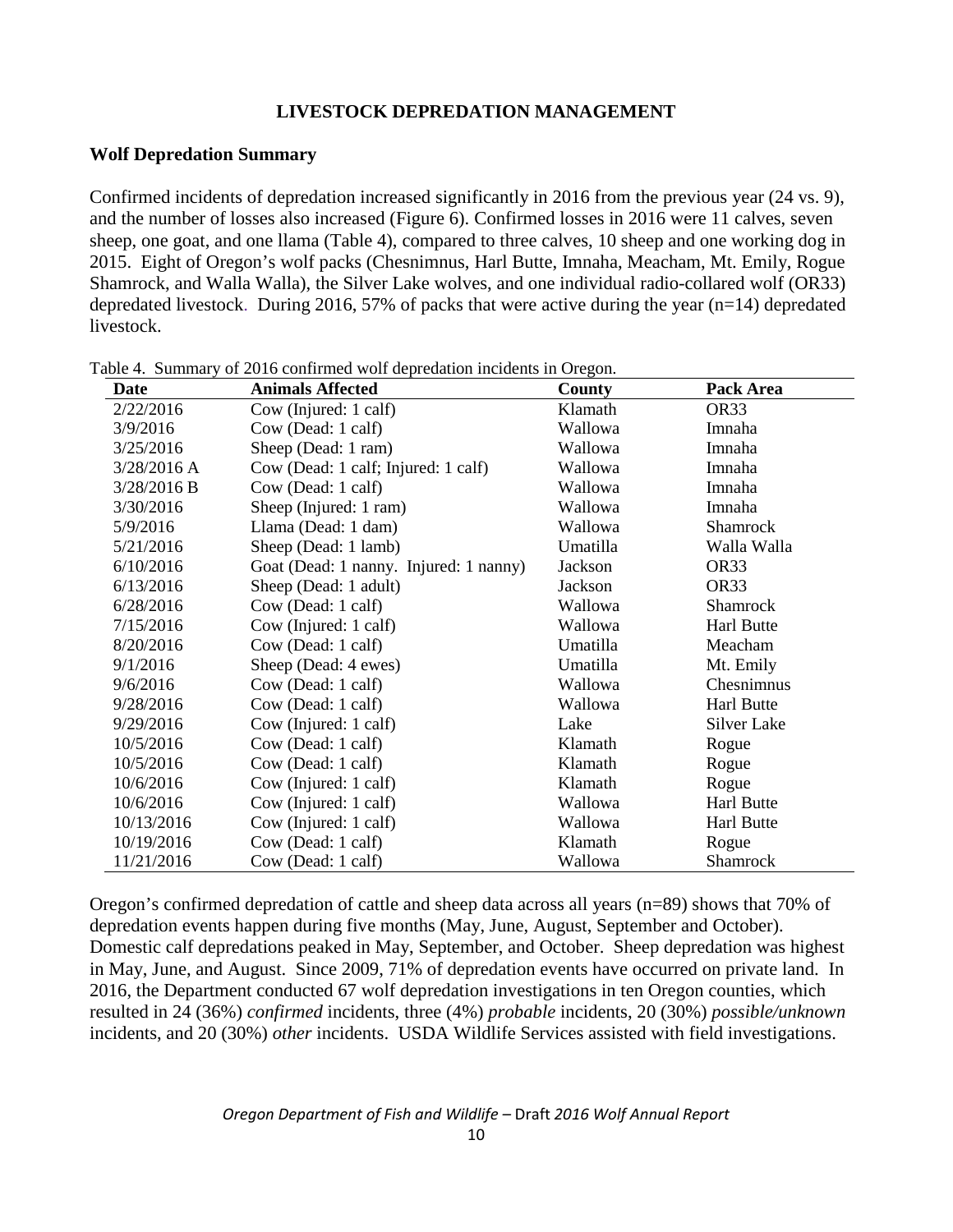



#### **Options to Minimize Depredation**

The Wolf Plan mandates focusing on non-lethal efforts before lethal removal is considered in all phases of wolf management. Though the wolf population has increased significantly over the last eight years, depredation events and livestock losses have not increased at the same rate (Figure 7).

Non-Lethal Options: Effective proactive non-lethal measures vary by the type of livestock being protected and the size of the pasture. Reducing attractants by carcass and bone pile removal may be the single best action to keep from attracting wolves to areas of livestock. There are no non-lethal measures which are 100% effective in preventing livestock depredation by wolves. The Department and USFWS continued to support producers with fladry, electromesh fencing, solar chargers, and RAG boxes.

In 2016, wolf program personnel designated, posted, or revised 17 Area of Known Wolf Activity maps in order to inform livestock producers of resident wolf activity. District wildlife biologists informed producers when wolves were near their livestock and worked with them to implement non-lethal strategies. In response to depredation, five Areas of Depredating Wolves and four Conflict Deterrence Plans were also developed and posted on the Department's wolf website.

Lethal Options: Within the federally listed portion of Oregon, west of Highways 395/78/95, all lethal take is regulated by the USFWS and no lethal removal was conducted in this area. Within the federally delisted portion of Oregon east of Highways 395/78/95 and under Oregon Administrative Rule 635-110-0020 (Phase II), there are two options for lethal control in response to wolf-livestock conflicts.

One option available to livestock producers east of Highways 395/78/95 is to lawfully shoot a wolf caught in the act of biting, wounding, killing or chasing livestock or working dogs without a permit in certain circumstances. In May, a sheep herder shot a wolf that he saw killing a sheep and fighting with a livestock protection dog. The Department confirmed that the ewe had been killed by wolves.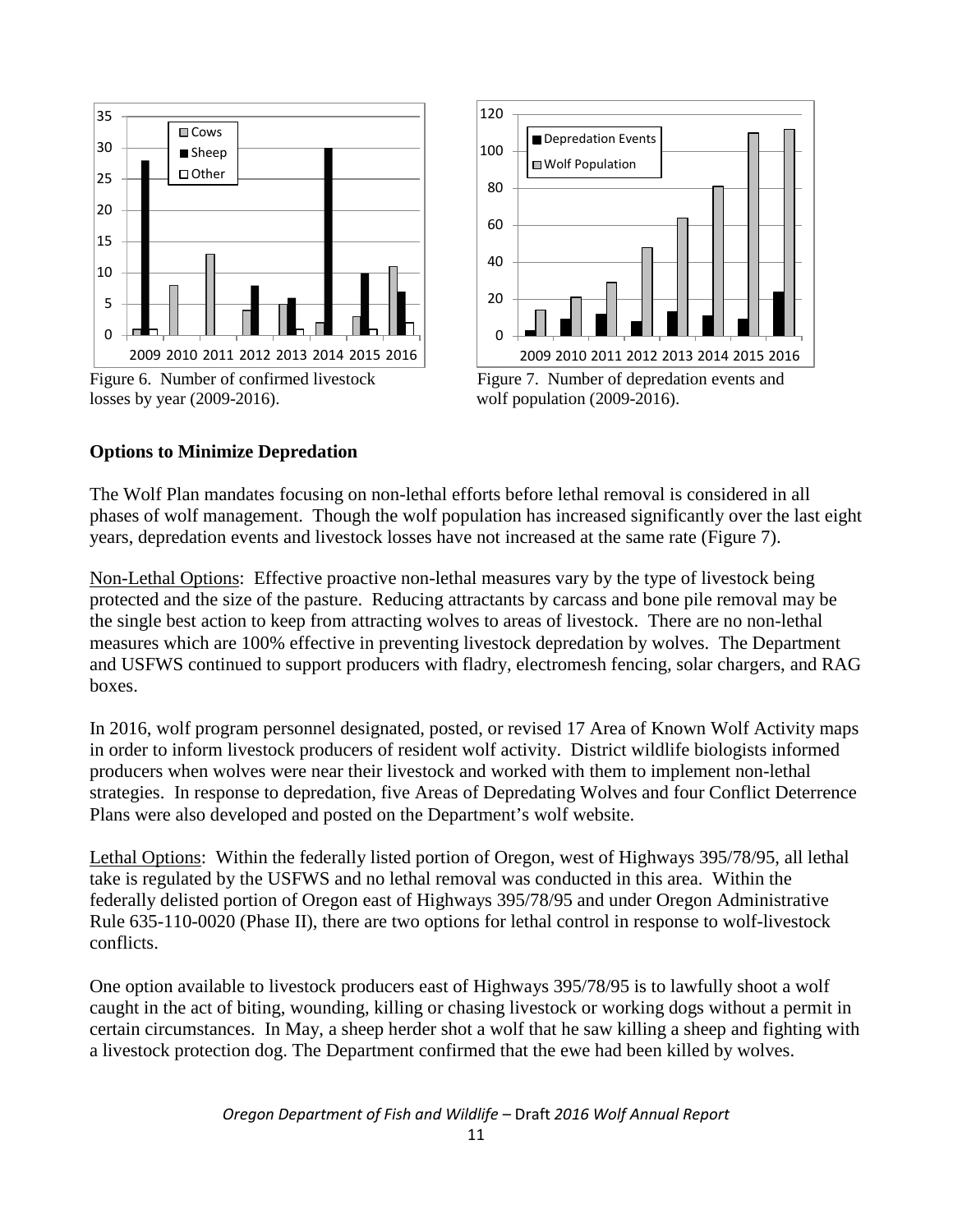Second, in chronic depredation situations and under certain conditions the Department may lethally remove wolves or issue a limited duration permit for a livestock producer to kill a wolf or wolves to minimize further depredation. In March, four wolves of the Imnaha Pack were lethally removed in response to a chronic depredation situation after five depredations were confirmed in a 3-week period. The Department also lethally removed two wolves from the Imnaha Pack during 2011. Between 2010 and 2016, the Imnaha Pack was responsible for 38 confirmed depredations with 45 dead or injured livestock.

#### **Compensation for Wolf-Caused Losses**

The Oregon Department of Agriculture's Wolf Depredation Compensation and Financial Assistance County Block Grant Program was again implemented in 2016. The program provides four types of financial assistance options; 1) direct depredation payment, and 2) missing livestock payment, and 3) preventative measures, and 4) program implementation costs. The Department's primary roles are determining if wolf depredation has occurred and to delineate areas of known wolf activity. The Department was also asked by some counties to provide input on appropriate non-lethal and preventative measures. A total of 13 counties were awarded \$129,664 in grant funds (Table 5).

| County              | Death/Injury | <b>Missing</b> | <b>Prevention</b> | <b>Admin</b> | <b>Total</b> |
|---------------------|--------------|----------------|-------------------|--------------|--------------|
| Baker               |              | \$11,793       | \$10,000          | \$495        | \$22,288     |
| Crook               |              |                | \$2,000           |              | \$2000       |
| Jackson             |              |                |                   | \$495        | \$495        |
| Klamath             | \$3,796      |                | \$5,000           |              | \$8,796      |
| Lake                |              |                | \$3,000           |              | \$3,000      |
| Malheur             |              |                |                   | \$495        | \$495        |
| Morrow              |              |                | \$3,000           | \$675        | \$3,675      |
| Sherman             |              |                | \$750             | \$500        | \$1,250      |
| Umatilla            | \$2,931      | \$25,172       | \$24,000          | \$675        | \$52,778     |
| Union               |              |                | \$5,000           |              | \$5,000      |
| Wallowa             | \$3,887      | \$5,250        | \$17,000          | \$750        | \$26,887     |
| Wasco               |              |                | \$1,000           | \$750        | \$1,750      |
| Wheeler             |              |                | \$750             | \$500        | \$1,250      |
| <b>Award Amount</b> | \$10,614     | \$42,215       | \$71,500          | \$5,335      | \$129,664    |

Table 5. Funds awarded through the County Block Grant Program in 2016 (source; Oregon Department of Agriculture)

#### **WOLF RESEARCH**

The Oregon State University/ODFW wolf-cougar research project in northeastern Oregon continued in 2016. This project is primarily focused on understanding competitive interactions and prey selection between wolves and cougars in the Mt Emily Unit.

Since summer 2014, researchers have collected data by monitoring 11 GPS radio-collared cougars and 11 wolves from four packs using area in the Mt Emily Unit. Researchers used GPS location cluster analysis methods to identify potential prey acquisition sites and document prey species selection and acquisition rates. To date, project researchers have investigated 456 potential wolf prey acquisition sites during winter months and 115 prey items were identified at these sites. Elk remains were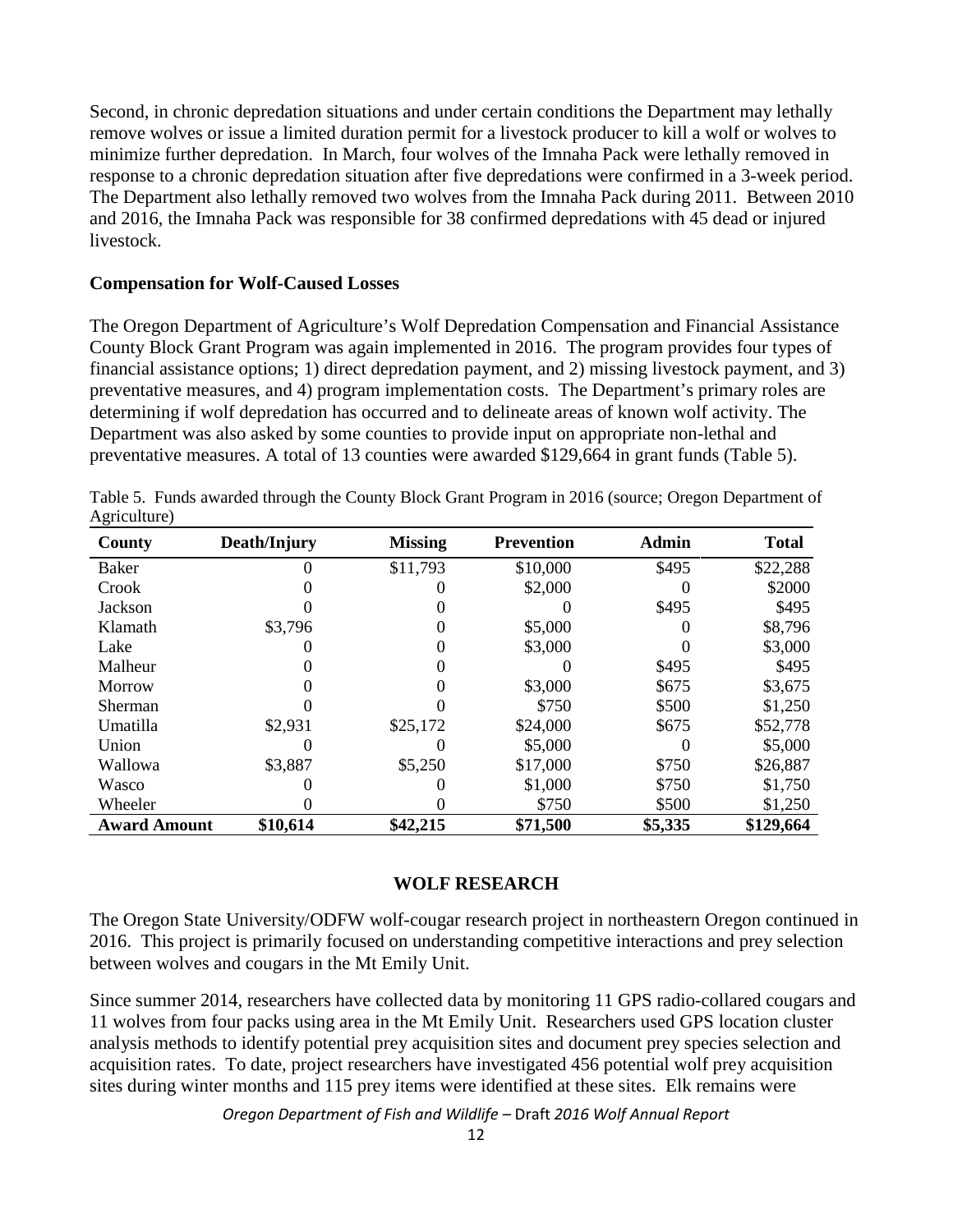identified at approximately 60% of acquisition sites and mule deer at 22% of the sites. White-tailed deer (7%), unknown deer (9%), and non-ungulate prey (2%) were present at the remainder of sites. Of the elk remains where age of animal could be determined, 49% were calves, 46% were adults, and 5% were yearlings. Out of all deer (mule deer and white-tailed deer) remains where age class could be identified, 59% were adults, 32% were fawns and 9% were yearlings.

Prey remains were also located at 43 of 200 potential wolf prey acquisition sites during summer months with elk comprising 64% and mule deer 17% of the prey remains. White-tailed deer (3%), deer unidentifiable to species (3%), and non-ungulate (13%) prey were present at the remainder of sites. The age of the elk prey identified during summer months were calves (83%), adults (13%), and yearlings (4%). Out of all deer remains where age class could be identified 57% were adults, 29% were yearlings, and 14% were fawns.

The most common wolf-cougar interaction documented was wolves at prey remains of cougar kills (70%). Using elements at the scene and the GPS data for both predators three classes of wolfdominated interaction have been identified at cougar kills; wolves feeding on prey remains from cougar (seven cases), visiting prey already abandoned by cougar (four cases), or usurping prey before/during time periods cougar were actively feeding on remains (three cases). Other interactions include two cases where wolves chased cougars up trees, two cases of where cougar visited a wolf kill, and one case of wolves killing young cougar kittens.

Fieldwork investigating prey acquisition sites concluded in November 2016 for the Mt Emily wolfcougar research project. Data collection will continue through summer 2017 where the project will continue to; 1) collar additional wolves, and 2) monitor GPS collared cougars within the study area to investigate competitive interactions between the two species. Data analysis and the project are expected to be completed in 2018.

## **INFORMATION AND OUTREACH**

The Department continued to rely on its internet-based wolf webpage [\(http://www.odfw.com/wolves\)](http://www.odfw.com/wolves) as the primary information distribution tool in 2016. Throughout the year, the online wolf pages received 176,833 views. The wolf program home page alone received nearly 47,000 views. Currently, 6,049 people subscribe to the Department's wolf update page. Its subscribers increased by 621 (11%) during 2016.

In 2013, the Department added a Wolf-Livestock update page that focuses on the needs of livestock producers and the requirements of Phase I Oregon Administrative Rules. Since this page was launched, 4,203 people subscribed to receive updates on confirmed depredations, maps of Areas of Known Wolf Activity and Areas of Depredating Wolves, Conflict Deterrence Plans and other information.

The Department also shared wolf-related content on its social media channels (Facebook, Instagram, and Twitter), including photos and infographics about the population, which generated significant engagement. It also regularly responds to wolf-related questions and comments on these channels.

In addition to web-based information, the Department conducted numerous media interviews to print, radio, and television reporters. The Department presented at three workshops that focused on